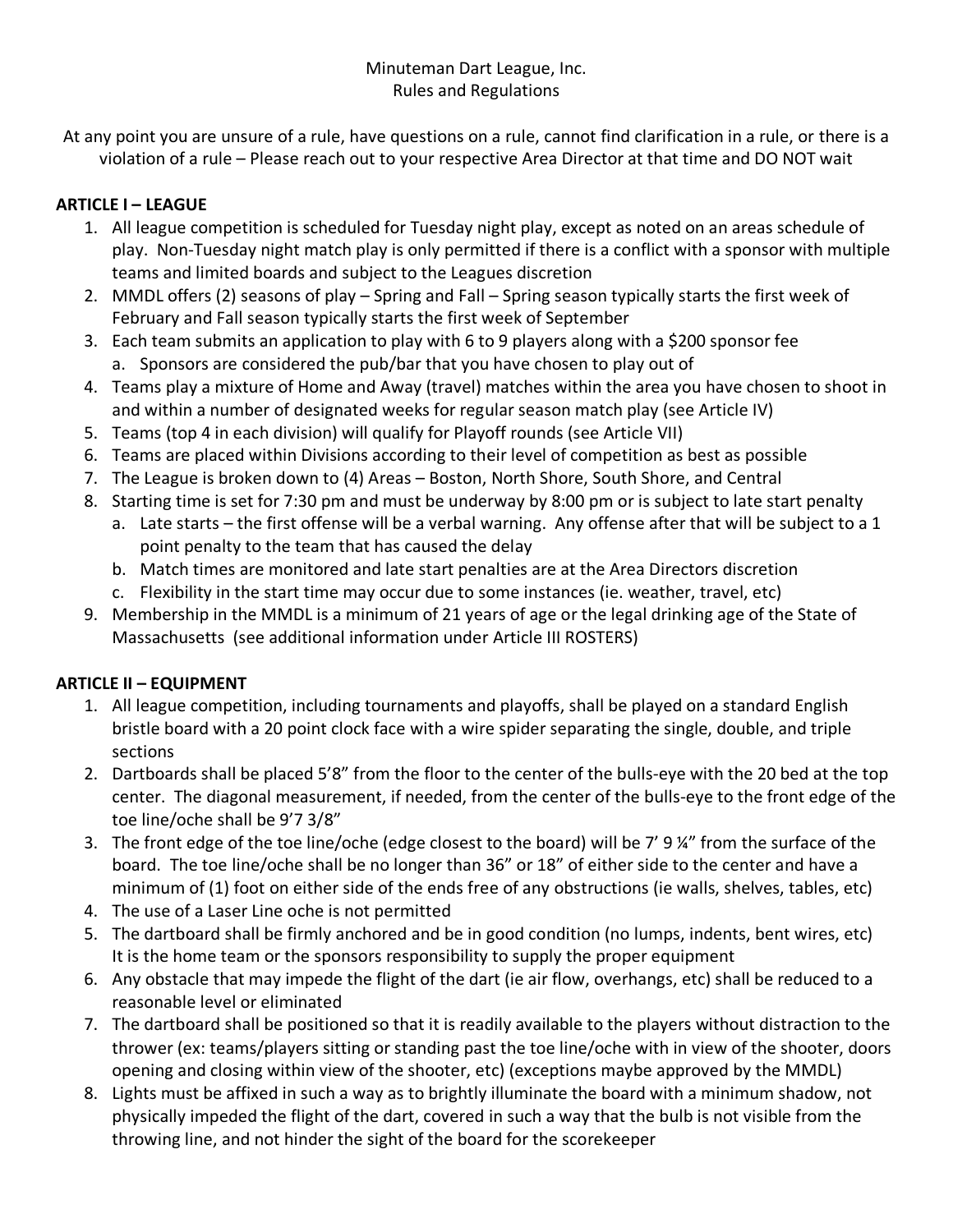- 9. All darts must have a single one-piece metal point, fixed or movable, (Soft tips are also allowed, but not recommended) No "split-tip" darts are allowed
- 10. A scoring device must be provided and should be no less than a 9" screen. It is the home team or sponsors responsibility to provide the scoring device for the match
- 11. The scoring device must be located next to the dartboard and positioned at a minimum of 18" to 24" from the surface of the board for the scorekeeper to stand safely, so the scorekeeper can see the location of the thrown darts, and the shooter can visibly see the scoring device without obstruction or having to move from their position
- 12. The use of an OUT CHART is acceptable (Paper, Personal, Card, Toe Line) No DC Out Chart permitted
- 13. Any non/compliance in Article II should be reported to your Area Director. Upon inspection by the MMDL, any disapproved conditions will be noted and the home team or sponsor will have until the next home match or 7 days (whichever is greater) of the date of the notification of the non-compliance to make the necessary corrections. If upon re-inspection by the MMDL, the required changes have not been made, a (2) point penalty will be imposed to the home team for each home match played until the necessary corrections have been made and they are in compliance

## **ARTICLE III: ROSTERS**

- 1. A roster form must be filled out with complete details with player names, addresses, phone numbers, email, and shirt sizes and should be turned in at the first respective area's Captain meeting along with the sponsor fee of \$200.00 (cash, check, or money order made payable to MMDL) Other electronic forms of roster submission and payment may be available upon request
- 2. Rosters will require a minimum of (6) players and a maximum of (9)
- 3. Rosters turned in with a minimum of 5 players being the same as the previous season will be considered the same team (unless a dramatic change in player averages has occurred)
- 4. All rostered players must be the age of 21+ (exception: A team may petition the Board of Directors for approval to add a player that is under the age of 21) Please reach out to your respective Area Director for this process. If you have not received approval from the Board of Directors the penalty is the same as playing an unapproved player – see Article III, Section 9e
- 5. Players may only play for (1) team in (1) area per season. Once a shooter has play at least (1) game for a team they are ineligible to shoot for another team, in any area, for the remainder of that season
- 6. If a plyer is listed on (2) rosters prior to the start of the season, it is the team that the player shoots for first that the player will remain on and will be automatically removed from the other roster
- 7. Any member of a team can ask for positive identification of any shooter listed on the line up. Any player(s) that cannot provide positive identification or does not comply with the request, may not be allowed to continue with the match play
- 8. Team(s) that submit a roster, paid or unpaid sponsor fee, and then withdraws the roster after midnight of the day prior to the second scheduled, respective areas, captains meeting will be subject to the following penalty: All players will be suspended for (2) consecutive seasons with the right to appeal under Article XII and the sponsor fee will not be returned
- 9. Roster Changes:
	- a. Each team is allowed a maximum of (3) roster change requests per season and the requests must be made prior to the start of match play of week 8
	- b. Requests must be submitted in writing (email or text) at a minimum of 24 hours prior to match play and approved by the Area Director in order for the change to take effect for that week's match
	- c. If the request is NOT made with in the minimum 24 hours prior to match play, then approved or unapproved, the change will not be effective until the following week match play
	- d. Hardship roster change requests after week 8 will be at the Area Directors discretion and must be a proven hardship to the team and team will have 5 or less shooters in order to be considered
	- e. If a team plays an unapproved player the following penalty will be implemented: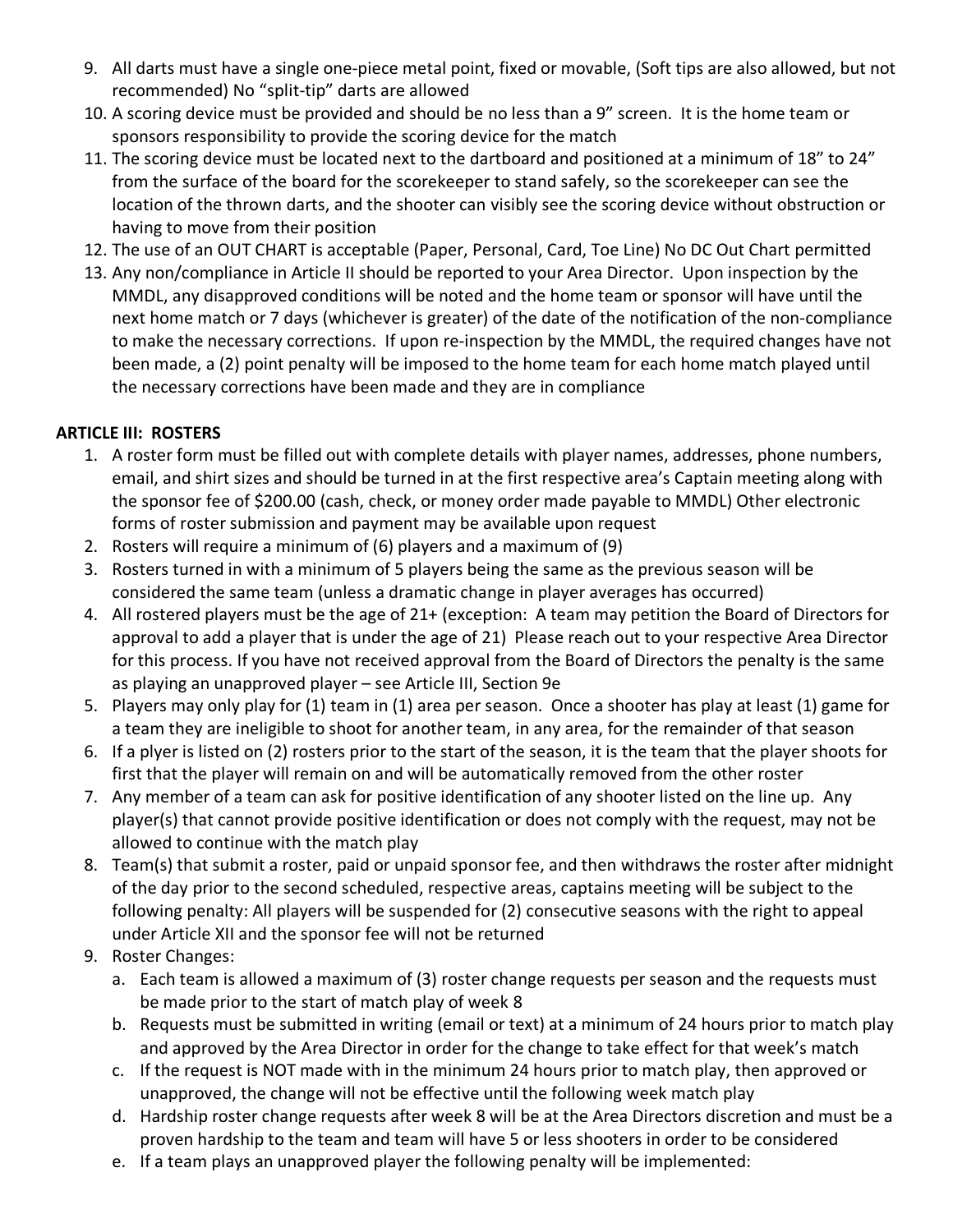(1) 1 point penalty to the final score of the offending team

(2) Each game that the unapproved player won, singles or doubles, will be null and void and the point will be awarded to the opposing team

(3) The unapproved player will be removed from the roster and may be subject to further penalty (refer to Article IX)

(4) The captain of the team may be subject to probation or suspension and possibly not able to captain a team in the future (refer to Article IX)

# **ARTICLE IV – MATCH PLAY**

- 1. The playing line up will be completed in the blind by each team Home team completing the home side of the match report first, then the visiting team on the visiting side of the match report
- 2. Each spot should be filled in with an ACTIVE, rostered players name (if you do not have enough players to fill in every players spot, please go to Section 15 of this Article on what to do)
- 3. Each ACTIVE, rostered play may only play in one game of each event (1) 501 doubles, (1) Cricket doubles, and (1) 01' Singles
- 4. The submitted line up will be the playing order of the match. Each of the games in each event and in each leg of the game will be played in the order that their names appear on the match report
- 5. A match is deemed legal with a minimum of 4 players for each team
- 6. A match can start without a full team in attendance (for additional information go to Section 16 of this Article – Substitutions)
- 7. A match can be played on (2) boards simultaneously if both boards comply with MMDL Rules
- 8. Each player is afforded (12) warm up darts prior to the start of each game (not leg) of each event
- 9. No Bust Option:
	- a. This option must be agreed between the teams prior to the start of the match to be utilized
	- b. Once a game has reached the start of round (18) the shooter(s) can now continue to throw at the double out without busting on their first or second shot
	- c. Even if this option has been implemented the shooter(s) do not have to utilize it  $-$  it is there for anytime they wish to utilize it (ex: if they do not wish to use it at the 18 round mark but then decide at a later round in the game to utilize it , this is permissible)
	- d. Both shooters involved in the game must agree  $-1$  shooter cannot do it if the other is not
	- e. This option may only be utilized in the SINGLES (not to be used in Doubles 501)
	- f. If you hit anything other than a dart that bust what you have remaining the dart(s) thrown will be scored accordingly to what is hit

Example 1: If you have 10 remaining and your first dart hits a 20 you will continue to shoot at the Double 5, and if your second dart hits a single 5 you would play your third dart as if you had Single 5 remaining and if you hit something with your third dart that busts the remaining score of 5 then it is considered at total Bust for your turn and you will be back on Double 5 (10 remaining) for your next turn

Example 2: If you have 10 remaining and your first dart hits a single 5 then you continue your shot as if you have 5 remaining, if your second dart hits a 20 you now have bust and your third dart would be back on what you had before busting (double 5) 10 remaining and you can shoot your third dart at the double 5

Essentially when you get up to throw and your shot busts what you have remaining you continue to throw at the double you have remaining – if your shot does not bust what you have remaining you continue to throw at what you have after your shot has been scored

10. If a player throws out of turn (rotation) it is the choice of the other team to let that throw stand and resume to the original order of rotation or have that urn thrown over by the player whose turn it was in the rotation to shoot (with exception)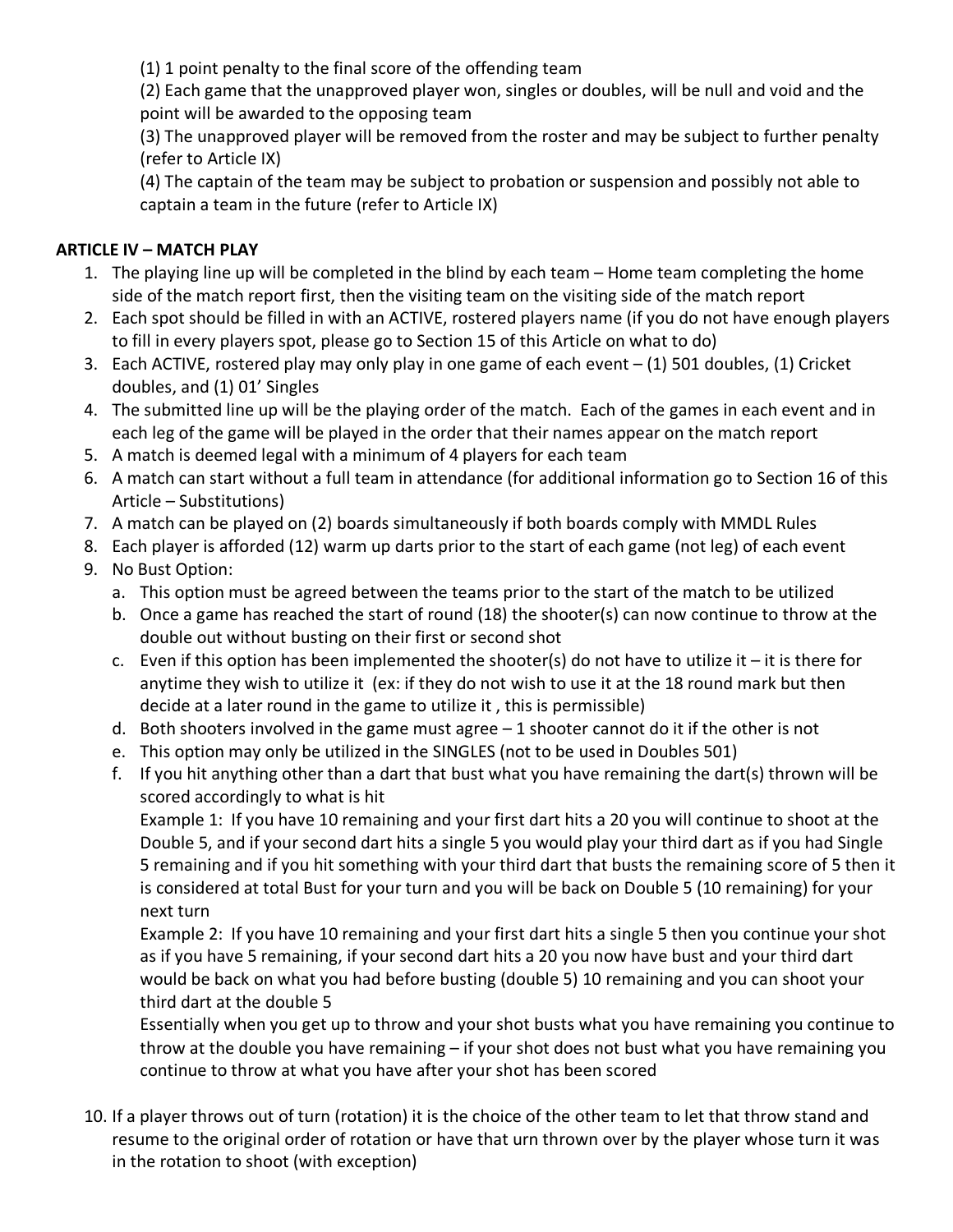- a. The player throws out of turn and it is the ending shot of the game, then the turn must be thrown over by the player who should have been in the rotation
- b. If the mix up in rotation is not noticed/or corrected for 2 or more turns of the offending team, then the play will continue as is and not reverted back to the match play order and all previous turns score remain the same
- 11. In All 01' games, singles or doubles, when the winning double is hit the game is over regardless of any subsequent throw – even if it knocks out the dart
- 12. Once a player's turn is over whether they have hit the winning shot or busted their shot, it is not recommended that you continue to throw the remainder of darts left in your hand and remove the thrown darts from the board
- 13. A player may choose to end their turn after throwing 1 or 2 darts by removing their darts from the board and the score thrown will stand
- 14. Player(s) mush have both feet behind the toe line/oche at all times for their throw. If he/she has one or both feet over the toe line/oche, the violating player should be warned upon completion of that turn. Repeated violations will result in his/her throw being invalid and that score thrown will not count
- 15. If you do not have enough ACTIVE, rostered players present to complete the match report then you write in NP (no player) for that spot. If NP is written in, then the play is as follows:
	- a. 501 Doubles / Cricket Doubles
		- (1) The team with 2 players will have 2 turns of throw to the 1 of the team with only 1 player
		- (2) If both teams only have 1 player present, the game with be played as a 1 on 1
		- (3) If neither team has any players present then the game will be considered a forfeit and neither team will receive a point for that game
	- b. 01' Singles
		- (1) The team with a present player on the match report will be awarded the 1 point for that game and the team without a player will be entered into DC has a forfeit by that player/team
		- (2) If both teams do not have a player present for a game, that point will not be awarded to either team and should be entered into DC as a forfeited game by both teams

c. See the DartConnect insert in the captain's kit for entering forfeit games or visit dartconnect.com 16. Substitutions

- a. If a listed player on the match report is not present for his/her turn, then an Active, rostered player that is present can play in that spot assuming that he/she is not playing another game in that event. Once a substitution has been made then the original listed player cannot play that game (this applies to Doubles or Singles)
- b. If a listed player on the match report is not present for his/her turn and a substitution is not made or available then the captains may agree to skip that game, doubles or singles, and wait for the listed player to show up – This is only a courtesy and a reasonable amount of time should be set if they agree to wait (a match should not be held up for this reason) If 1 of the teams does not agree to wait then the game will be played shorthanded or forfeited
- c. The Substitution rule should only apply to when a player is NOT PRESENT at the time the game is to be played. This does not mean if the player is to inebriated to shoot you can use a substitution, in this case the point will be forfeited
- 17. Falsified match submissions are subject to the following penalty
	- a. All players of the offending team will be suspended for the remainder of the current season and (2) subsequent seasons thereafter with the option to file an appeal with the Board of Directors (see Article X)
	- b. The captain of the team will no longer be able to captain a team in the future
	- c. Team will be removed from the season play and all matches/points will be removed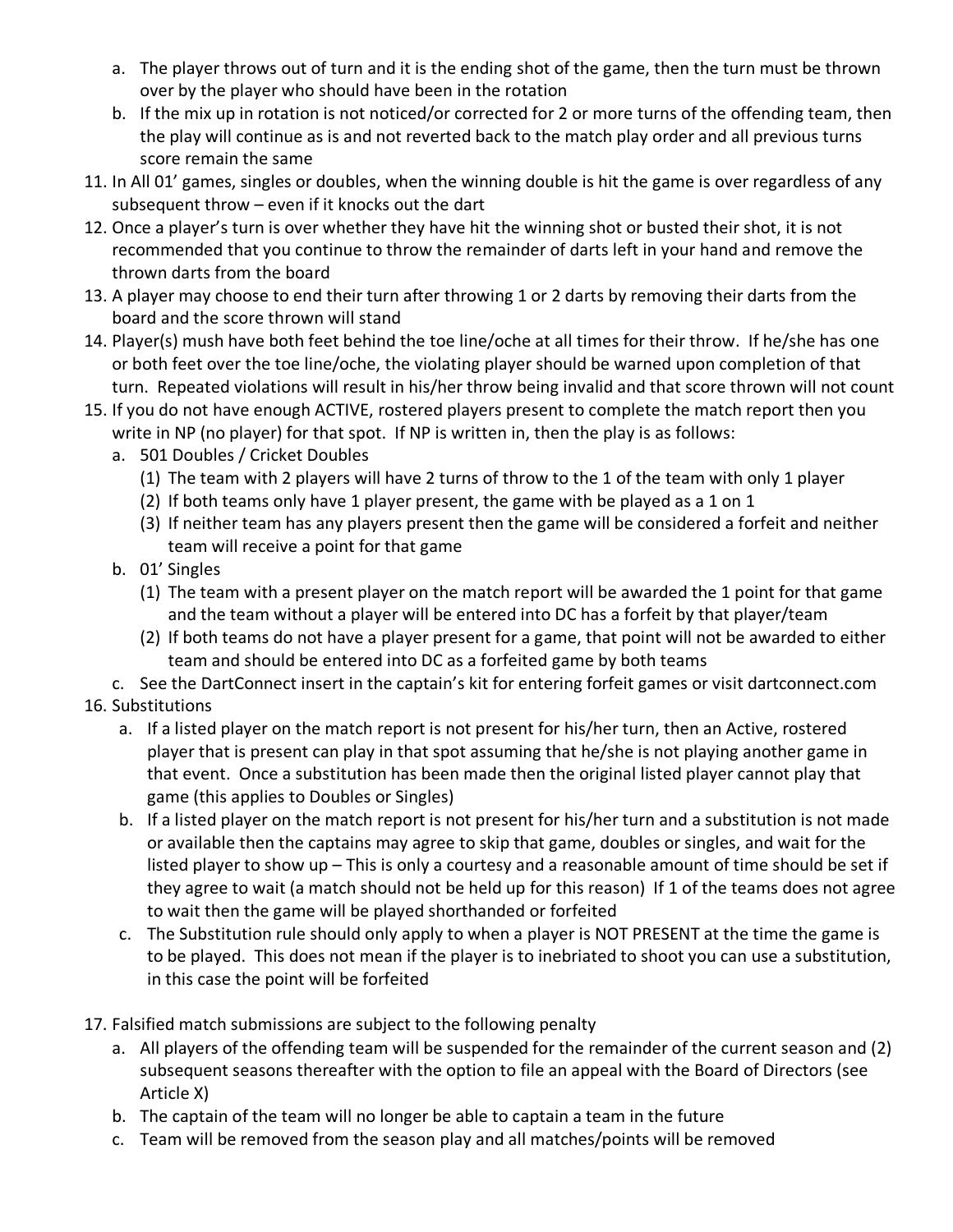- 18. Any team that has been removed at any point of the season, by Board decision or voluntarily, are subject to the same penalty listed under Article VI, Section 12, a.b.c.
- 19. If a violation/conflict arises at ANY match, the play must be STOPPED IMMEDIATELY and contact the respective Area Director or member of the Board to discuss the violation/conflict to determine the course of action at the Area Directors/Board members discretion
	- a. If play is not stopped and the Area Director is not contacted within a timely reasonable amount of time to discuss the violation/conflict, you will lose your option to a protest of that match
- 20. Rescheduling of Matches:
	- a. The MMDL Board of Directors reserves the right to reschedule any match or matches in order to maintain and equitable and efficient competition schedule during the regular season and/or the playoffs
	- b. Season cancellation due to unforeseen circumstances it may be necessary for the league to cancel the season at any time during the season. If this occurs a refund of the sponsor fee is at the Board's discretion. No shirts, plaques, or prizes will be distributed
	- c. A match maybe rescheduled through mutual consent of the teams and MUST notify the respective Area Director of the change in schedule -
		- (1) All rescheduled matches should be made up in a timely manner and must be made up before the last week of the season, sooner than later is preferred
		- (2) If the teams cannot come to an agreement of when and where to play a rescheduled match, then the Area Director will set a date, time, and place to play the match and the teams will be required to play as scheduled, shorthanded or not
	- d. A team that does not show for a match during the regular season of play will be afforded one opportunity to make that match up and will be subject to a 1 point penalty from match final score
	- e. A team that does not show for a rescheduled match or refuses to play a rescheduled match will be subject to the following penalty
		- (1) All members of the team will be suspended for the remainder of the current season and 2 subsequent seasons thereafter
		- (2) The captain will not be permitted to captain a team in the future
		- (3) Team will be removed from the season playing lineup and all points will be removed
	- f. There are No Match Forfeits see Section 20, c.d.e. of this Article

## **ARTICLE V – FORMAT / ORDER OF PLAY**

- 1. Each match is constructed of (12) events and results in total match points of (12) being distributed between the two teams and determined by the winner of each game within the events
- 2. Each Division is constructed of different Events and number of games played within those events
- 3. Cork Throw A Cork throw is valid anywhere on the board face
	- a. a Double cork beats a Single cork
	- b. If the throw for cork is determined a tie by the scorekeeper, the darts will be thrown in reverse order
	- c. Both darts need to be in the single cork or both darts need to be in the double cork in order for the cork throw to be determined a tie – Double cork beats a Single cork
	- d. If the dart thrown is in the cork it is the next shooters choice to pull it or leave it in and this applies to all subsequent cork throws (is. First thrown dart is a cork, second thrown dart is a cork, shot is deemed a tie, the next shooter can pull them both or leave them in – the third thrown dart is now a cork (3 darts in the cork now), the next shooter can opt to leave all three in or pull all three, and so on)
	- e. If the second dart thrown knocks out the first dart, then the darts are thrown again in reverse order
	- f. If your throw is a bounce out then you will throw another dart right then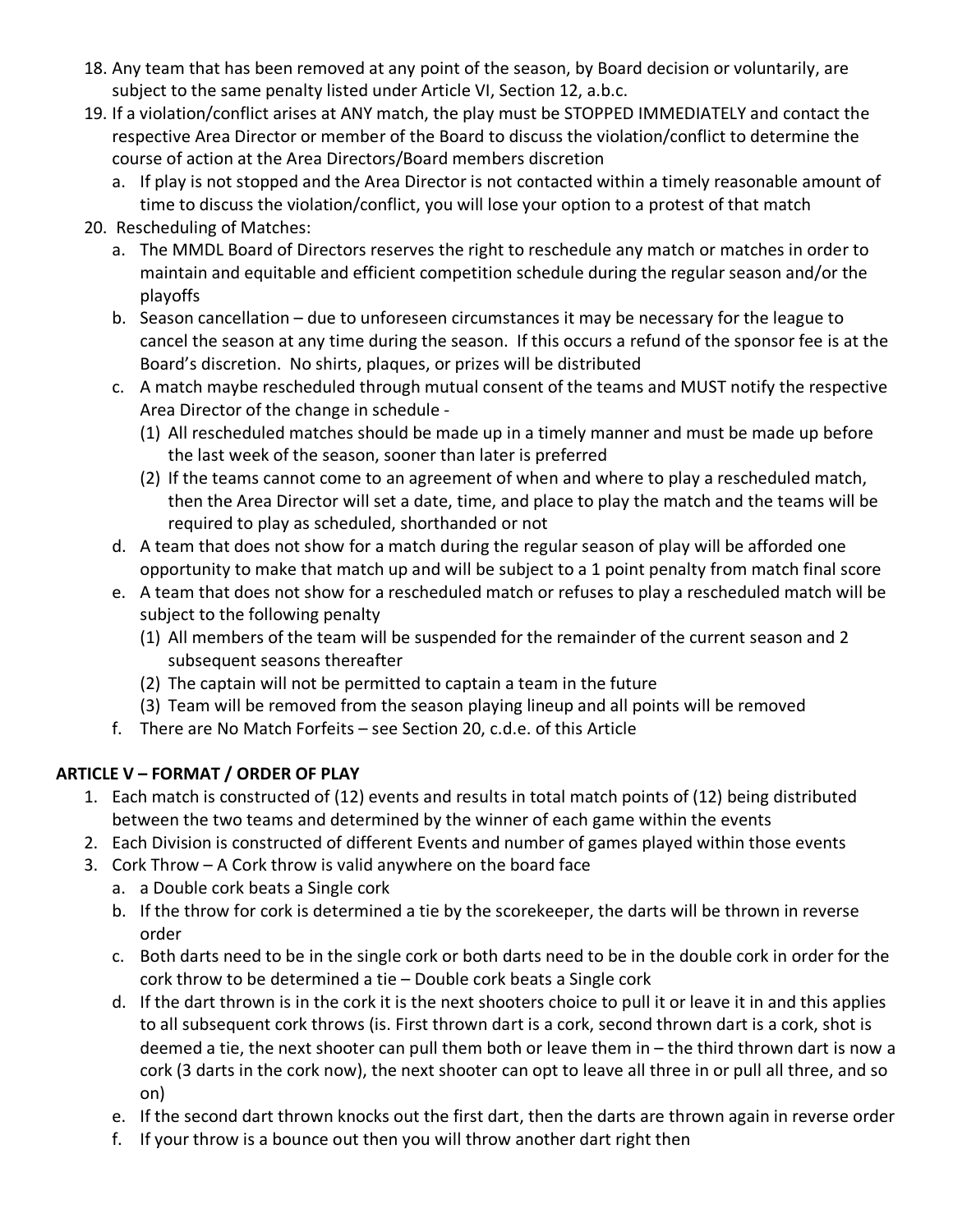## *Super A Division Format – Each Game is worth 1 point to the winner*

- 1. (3) games of 501 SI/DO Doubles, best of 3
- 2. (3) games of Cricket Doubles, best of 3, with points
- 3. (6) games of 501 SI/DO Singles, best of 3
	- a. 501 Doubles the visiting team will throw for cork first and score for the first and third games The home team will throw for cork first and score for the second game
		- (1) The winner of the cork throw will start the  $1<sup>st</sup>$  leg, the non-winner of the  $1<sup>st</sup>$  leg will have mugs for the  $2^{nd}$  leg, and if a  $3^{rd}$  leg is needed then the winner of the  $1^{st}$  leg has choice for the cork throw to determine the start of the  $3<sup>rd</sup>$  leg
	- b. Cricket Doubles the home team will throw for cork first and score for the  $1<sup>st</sup>$  and  $3<sup>rd</sup>$  games The visiting team will throw for cork first and score for the 2<sup>nd</sup> game
		- (1) The winner of the cork throw will start the  $1<sup>st</sup>$  leg, the non-winner of the  $1<sup>st</sup>$  leg will have choice to throw for cork and the winner of the cork will start the 2<sup>nd</sup> leg, if a 3<sup>rd</sup> leg is needed, the winner of the 1<sup>st</sup> leg will have choice for the cork throw and the winner of the cork throw starts the 3<sup>rd</sup> leg
	- c. 501 Singles the visiting team is mugs away and score for the  $1^{st}$ ,  $3^{rd}$ , and  $5^{th}$  games The home team is mugs away and score for the  $2^{nd}$ ,  $4^{th}$ , and  $6^{th}$  games
		- (1) the non-winner of the 1<sup>st</sup> leg is mugs away for the 2<sup>nd</sup> leg, if a 3<sup>rd</sup> leg is needed, then the winner of the 1<sup>st</sup> leg has choice for the cork throw, winner of the cork throw will start the 3<sup>rd</sup> leg

## *A Division Format: - Each Game is worth 1 point to the winner*

- 1. (3) games of 501 SI/DO Doubles, best of 3
- 2. (3) games of Cricket Doubles, 1 game, with points
- 3. (6) games of 501 SI/DO Singles, best of 3
	- a. 501 Doubles the visiting team will throw for cork first and score for the first and third games The home team will throw for cork first and score for the second game
		- (1) The winner of the cork throw will start the  $1<sup>st</sup>$  leg, the non-winner of the  $1<sup>st</sup>$  leg will have mugs for the  $2^{nd}$  leg, and if a  $3^{rd}$  leg is needed then the winner of the  $1^{st}$  leg has choice for the cork throw to determine the start of the  $3<sup>rd</sup>$  leg
	- b. Cricket Doubles the home team will throw for cork first and score for the 1<sup>st</sup> and 3<sup>rd</sup> games The visiting team will throw for cork first and score for the  $2<sup>nd</sup>$  game
	- c. 501 Singles the visiting team is mugs away and score for the  $1^{st}$ ,  $3^{rd}$ , and  $5^{th}$  games The home team is mugs away and score for the  $2^{nd}$ ,  $4^{th}$ , and  $6^{th}$  games
		- (1) the non-winner of the 1<sup>st</sup> leg is mugs away for the 2<sup>nd</sup> leg, if a 3<sup>rd</sup> leg is needed, then the winner of the  $1^{st}$  leg has choice for the cork throw, winner of the cork throw will start the  $3^{rd}$  leg

## *B and C Division Formats – Each Game is worth 1 point to the winner*

- 1. (3) games of 501 SI/DO Doubles, 1 game
- 2. (3) games of Cricket Doubles, 1 game, with points
- 3. (6) games of 401 SI/DO Singles, best of 3
	- a. 501 Doubles the visiting team will throw for cork first and score for the first and third games The home team will throw for cork first and score for the second game
	- b. Cricket Doubles the home team will throw for cork first and score for the 1<sup>st</sup> and 3<sup>rd</sup> games The visiting team will throw for cork first and score for the 2<sup>nd</sup> game
	- c. 401 Singles the visiting team is mugs away and score for the  $1^{st}$ ,  $3^{rd}$ , and  $5^{th}$  games The home team is mugs away and score for the  $2^{nd}$ ,  $4^{th}$ , and  $6^{th}$  games
		- (1) the non-winner of the 1<sup>st</sup> leg is mugs away for the 2<sup>nd</sup> leg, if a 3<sup>rd</sup> leg is needed, then the winner of the 1<sup>st</sup> leg has choice for the cork throw, winner of the cork throw will start the 3<sup>rd</sup> leg

## *D and E Division Formats – Each Game is worth 1 point to the winner*

- 1. (3) games of 501 SI/DO Doubles, 1 game
- 2. (3) games of Cricket Doubles, 1 game, with points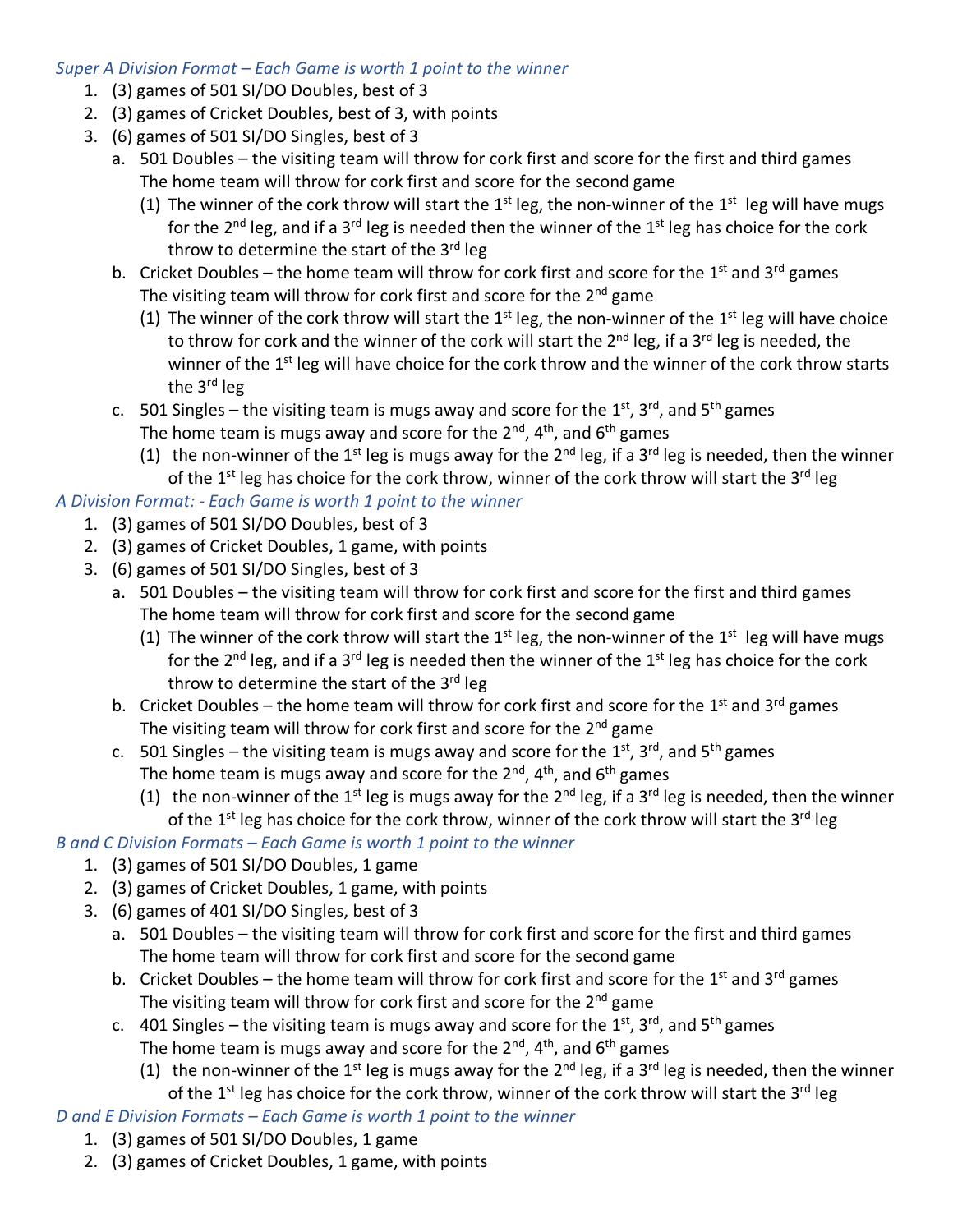- 3. (6) games of 301 SI/DO Singles, best of 3
	- a. 501 Doubles the visiting team will throw for cork first and score for the first and third games The home team will throw for cork first and score for the second game
	- b. Cricket Doubles the home team will throw for cork first and score for the 1<sup>st</sup> and 3<sup>rd</sup> games The visiting team will throw for cork first and score for the 2<sup>nd</sup> game
	- c. 301 Singles the visiting team is mugs away and score for the  $1<sup>st</sup>$ , 3<sup>rd</sup>, and 5<sup>th</sup> games The home team is mugs away and score for the  $2^{nd}$ ,  $4^{th}$ , and  $6^{th}$  games
		- (1) the non-winner of the 1<sup>st</sup> leg is mugs away for the 2<sup>nd</sup> leg, if a 3<sup>rd</sup> leg is needed, then the winner of the 1<sup>st</sup> leg has choice for the cork throw, winner of the cork throw will start the 3<sup>rd</sup> leg

# **ARTICLE VI – SCORING/SCOREKEEPER**

- 1. Dart Connect will be utilized for ALL match play
- 2. The home team or sponsor is responsible for providing the scoring device for the match
	- a. If the home team is unable to provide a scoring device and the visiting team is willing and able to provide one, this is allowed
	- b. If the home team is unable to provide a scoring device for 2 or more match's they may be subject to a 2 point penalty to their final match score for each time they are unable to supply a device (not having WIFI is not a valid reason for not supplying a device – see Section 3 of this Article)
- 3. WIFI is required to start and save the match
	- a. If you know that your pub does not have WIFI or a poor connection to WIFI remember to log into the DC Scoring App before going to the match
	- b. Once you are logged into the DC Scoring App you may play the match offline
	- c. If the match is played offline Remember to reconnect to WIFI for the match to SAVE
- 4. If a match is not played on DC The home team is responsible for reporting the match score to the respective Area Director and provide a copy of the match report
	- a. A match can be hand scored on a whiteboard adjacent to the dart board according to the proper equipment placement in Article II and shadowed on another, smaller device (ie: cell phone, 7" tablet, etc) that is connected to the DC Scoring App by a player that is behind the line and not shooting in that game
- 5. Dart Connect scoring enhancement feature should be turned off for league play (please the back page of the rules for directions to set this up and see what is acceptable)
- 6. Every week it is a best practice to run a "check for updates" on the DC Scoring App to ensure you are using the most up-to-date version of the App and that your league and team information is up-to-date (WIFI is required for this action)
- 7. If there is any discrepancy in the match score's please let your respective Area Director know so that it may be corrected
- 8. If there is any discrepancy in an incorrect name(s) for any game(s) please let your respective Area Director know so that it may be corrected
- 9. Scorekeeping:
	- a. The scorekeeper shall face forward and stand adjacent to the scoring device, at all times, so that it is visible to the shooter on the line and the scorekeeper can clearly see the darts in the board
	- b. The scorekeeper will not eat, drink, or smoke while keeping score
	- c. The scorekeeper shall stand still as to not disturb the shooter during their turn (exception: the shooter asks the scorekeeper to verify the score of a thrown dart(s)
	- d. After the shooter has completed their turn the scorekeeper will verify what has been scored previous to the shooter removing their dart(s) from the board
	- e. The scorekeeper will not enter any score of a thrown dart(s) into DC until the shooter has completed their turn and the score has been verified – (exception: The shooter asks what they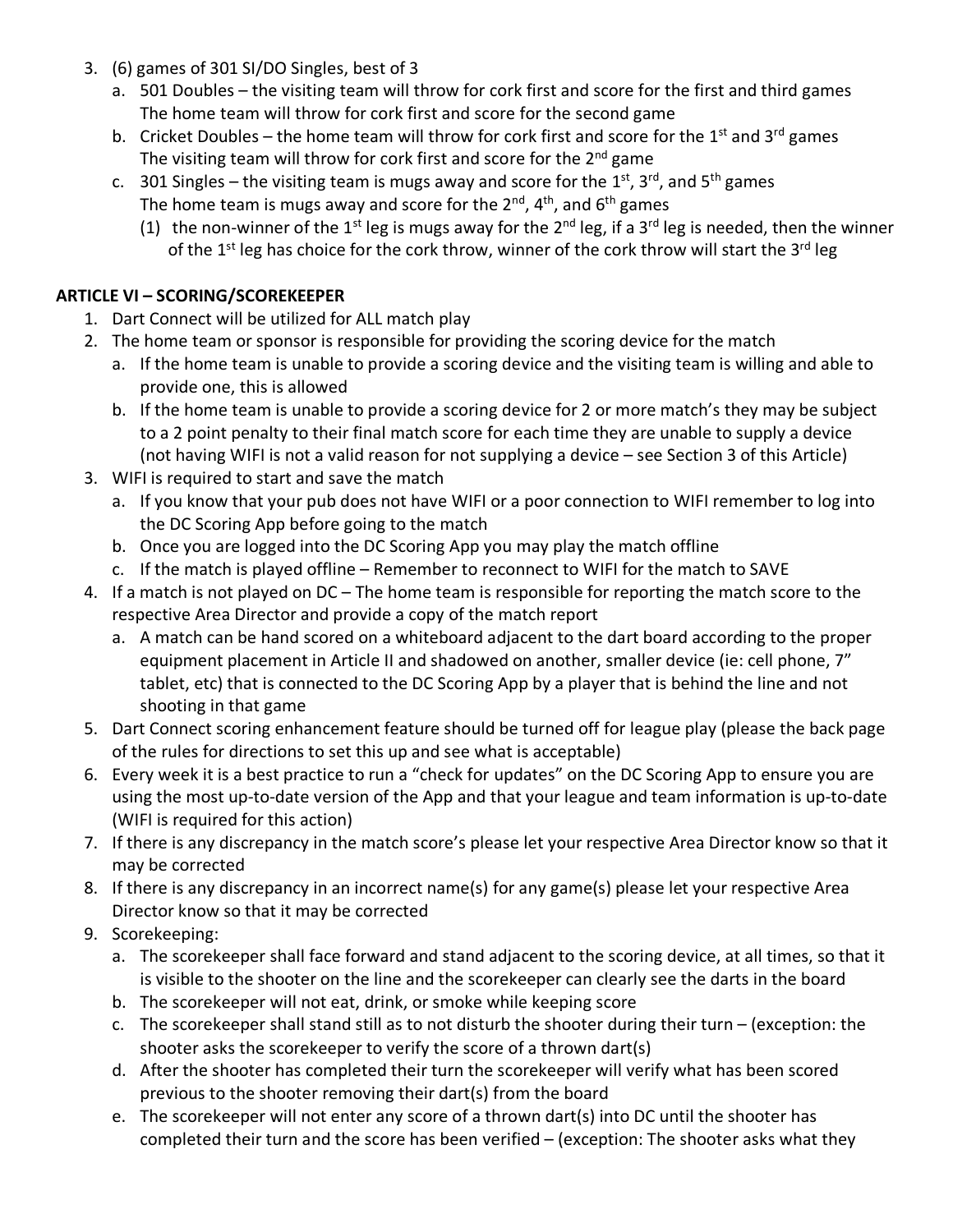have remaining and the scorekeeper has verified the thrown dart(s), the score of the thrown dart(s) can be entered into DC to reveal the remaining score prior to the end of that shooters turn)

- f. The scorekeeper is never to touch live darts in the board for any reason
- g. The scorekeeper does not have to be a member of the team but must be acceptable by both teams and held responsible to all section in Section 8 of this Article
- h. A player can request at any time, for any reason, to replace the scorekeeper without question or retaliation
- i. The scorekeeper is not allowed to coach a player
	- a. If the scorekeeper does coach a player it is the opponent(s) of that game choice whether to let the throw stand or have it thrown over
	- b. This action may only be exercised at the time of the infraction, if it is not exercised, then the throw stands…game ending shot or not
- j. If a score is entered incorrectly, a correction in the score must be made prior to the next turn of the player or team whose score is incorrect. If it has not been corrected before that then the score stands
- k. **It is the responsibility of the player to know their score.** If the scorekeeper, any member of either team, or any person in general inadvertently tells the player the incorrect score, the score thrown stands
- l. If a player removes a thrown dart(s) before all 3 darts have been thrown, then that players turn is over and the score stands (ex: player shoots 1 dart and removes it from the board – their turn is now over and whatever is scored with that 1 dart is their score for that turn)
- m. If a player removes their darts before the scorekeeper can acknowledge the score, then that turn will result in the disqualification of that throw or turn (ie. a player can not remove their darts and tell the scorekeeper what they score)
- n. A thrown dart(s) is never to be re-thrown for any reason
- o. Once a player busts their score, no additional darts should be thrown, their turn is over (exception: Sudden Death rule Article IV, Section 9)

## **ARTICLE VII – PLAYOFFS**

- 1. The top 4 teams in each division will be eligible for the Playoffs with their season point total determining their placement on the Playoff schedule from Highest to Lowest
	- a. Teams 1 and 4 playoff vs each other
	- b. Teams 2 and 3 playoff vs each other
	- c. The first 4 rounds are a playoff to an AREA champion and may have inter-divisional play (inter-divisional play is when an area has more than 1 division ex: C1 C2 C3)
	- d. Area Champions then move into a State Playoff for 2 rounds which are played vs another Area
- 2. Season Point total Tie Breaker in the following order
	- a. Win/Tie/Loss 1pt for a win / .5pt for a tie / 0pt for a loss
	- b. Total points against each other
	- c. Total points for WINS only for the season
	- d. Playoff match (a date and venue will be set by the Area Director if needed)
- 3. Divisions with a BYE The adjusted point total will only be used to determine your point total for the **Playoff Schedule ONLY** for a team's choice of Home or Away on the first night of play a. Season point total (divided by weeks played) (times weeks in the regular season)
- 4. Players must play in at least (1) game of any event in regular season match play of 50% of matches from the time that they are added to the roster. If there is an odd number of matches remaining then you will use the lower number (ex: 7 matches remaining, play in 3 to qualify)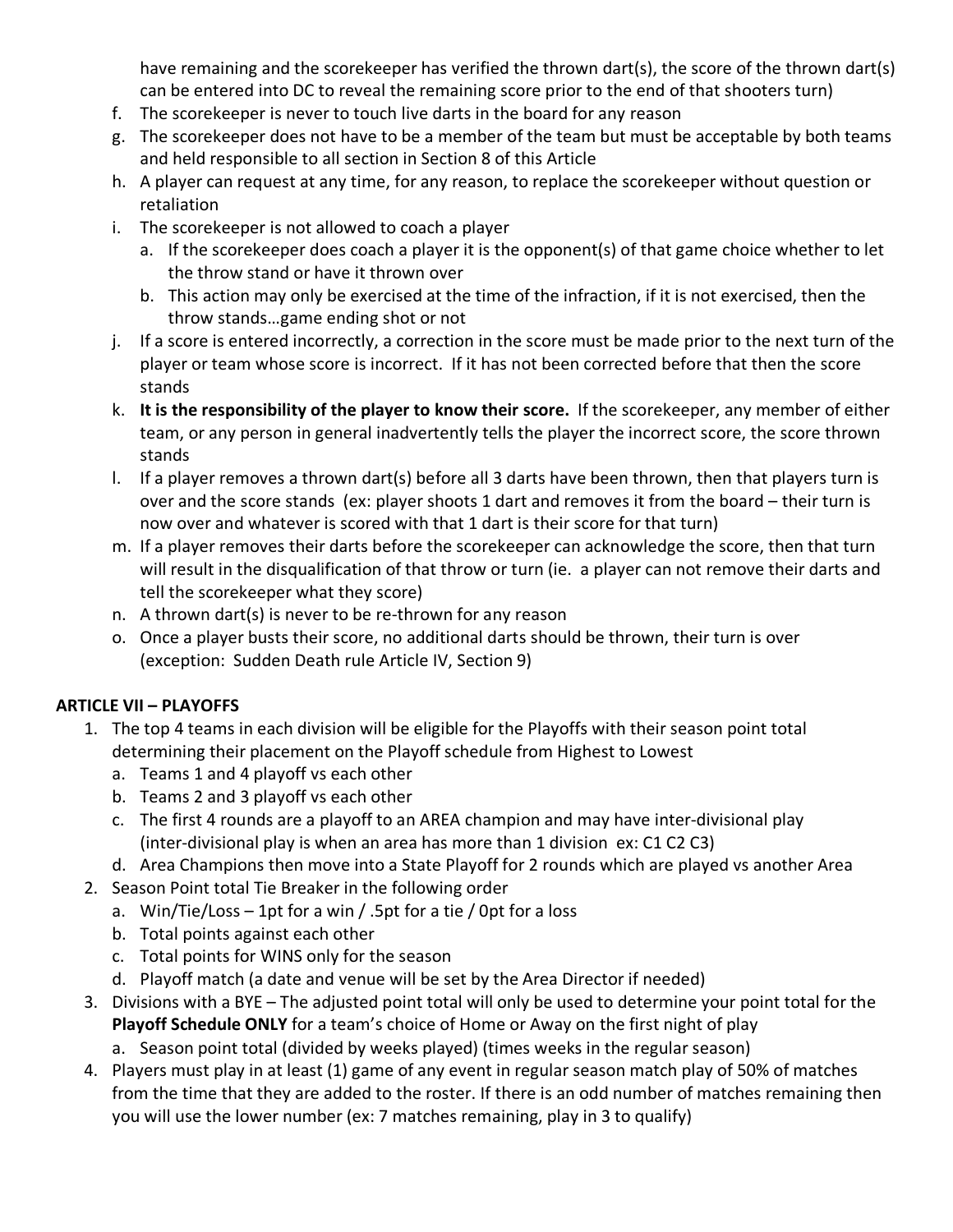- 5. It is the responsibility of the teams to contact each other to schedule the match play Contact information can be found on your MyDartConnect.com account or by reaching out to your Area Director for the contact information
- 6. Matches are played on Tuesday/Tuesday or Tuesday/Thursday according the playoff schedule
	- a. Exception A teams home night of play in the regular season is a Monday/Wednesday
	- b. Exception Weather permitting
	- c. Exception One or both teams has less than 6 shooters they may agree to play another night but if they can not agree then the schedule of play will continue as scheduled
	- d. Exception One or both teams have a venue conflict they may agree to play another night but if they can not agree then the schedule of play will continue as scheduled
	- e. Exception see Article IV, Section 20, a.b.
- 7. The team with the higher point total on the Playoff Schedule will be used to determine which team has choice to play Home or Away on the first night
	- a. If a sponsor has more than 1 team that has made the playoffs the team's choice may not be an option (being in a higher division does not mean you have priority)
	- b.  $\overline{A}$  sponsor is not available the night of the team's choice
	- c. If teams cannot come to a resolution, the Area Director will set the day and venue for the match
	- d. Teams are strongly encouraged to be flexible and work together to resolve any issues
- 8. The first team to reach (13) match points out of the 2 nights of match play will be the team to advance on the Playoff Schedule
- 9. If a match results in a 12-12 score at the end of the 2 nights of match play, then the teams will play a 3 game tie breaker with the team to win 2 out of the 3 games advance in the playoffs
	- a. Visiting team calls the coin toss the winner of the coin toss shoots for cork in the first game, winner of the cork starts the first game, then the cork throw alternates for each game
	- b. Super A 1 game of 501 SI/DO Doubles best of 3 1 game of Cricket Doubles with point best of 3 1 game of 501 SI/DO Singles best of 3
	- c. A Division 1 game of 501 SI/DO Doubles best of  $3 1$  game of Cricket Doubles with points 1 game of 501 SI/DO Singles best of 3
	- d. B and C Division 1 game of 501 SI/DO Doubles 1 game of Cricket Doubles with points 1 game of 401 SI/DO Singles best of 3
	- e. D and E Division 1 game of 501 SI/DO Doubles 1 game of Cricket Doubles with points 1 game of 301 SI/DO Singles best of 3
- 10. In the tie breaker games, the line up can be done game by game or set for all 3 games as well as the same player(s) may play in all 3 games (ex: Joe/Jim 501 dbls, Joe/Jim Cricket dbls, Jim 01' Singles)
- 11. Should an ineligible player(s) be discovered after any round of the playoffs and the team in question has won that round, the losing team will then be declared the winner to advance and the offending team will be subject to the following penalty
	- a. All members of the team will be placed on suspension for (2) consecutive seasons
	- b. The captain will not be permitted to captain a team in the future

# **ARTICLE VIII – CONDUCT**

- 1. It is the responsibility of the team Captains to maintain the best of order during league match play
- 2. No heckling or harassment in league play or any sponsored MMDL event
- 3. No foul or insulting language in league play or any sponsored MMDL event
- 4. No attire that has foul, rude, or vulgar writing or art work in league play or any sponsored MMDL event (at the Board's discretion)
- 5. Be mindful of comments and gestures during game play as to not distract the shooter
- 6. Any physical acts will result in the player(s) immediate, indefinite suspension and should also be reported to the local authorities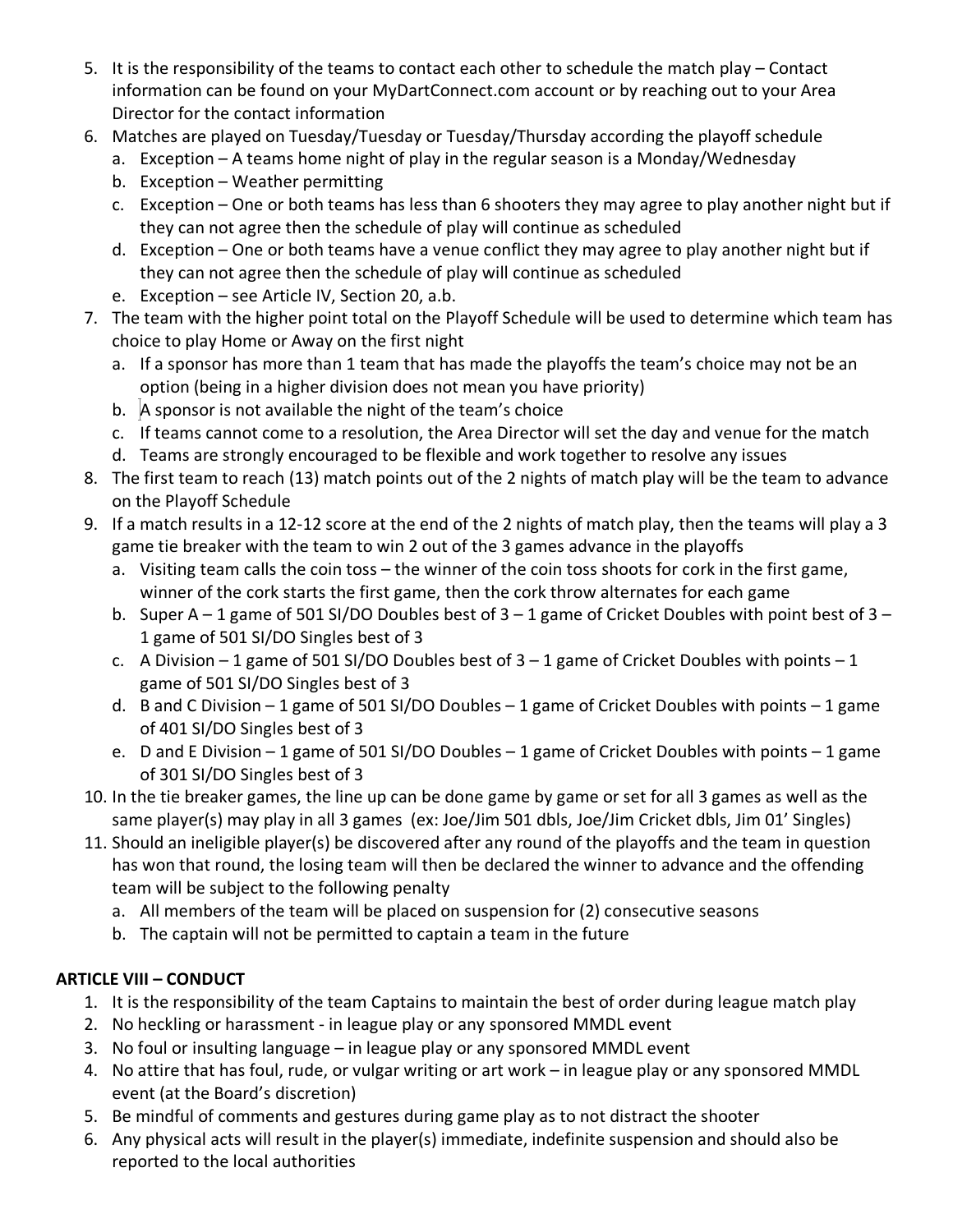- 7. If a player is found guilty of an act committed in league play or at any MMDL sponsored event by and local or state authorities then the player will be BANNED from any future play in the MMDL or any MMDL sponsored event
- 8. Property damage or equipment damage should be reported to the Area Director, the Sponsor, and if needed the local authorities – MMDL is not responsible for any property or equipment damage done by a player(s)
- 9. Any acts of misconduct, physical, verbal, or other, should be reported to your Area direct immediately and the player(s) may be subject to penalty

## **ARTICLE IX – SPONSOR CHANGE**

- 1. A team has the option of changing sponsors at any time during the season
	- a. The new sponsor must comply with all Articles with in these rules
	- b. The team is responsible for reimbursing the sponsor fee to the old sponsor, if needed
	- c. The team must notify the Area Director of the change and request approval of the new sponsor
- 2. If a sponsor no longer wants to host a team or is closing business
	- a. The team will need to notify the Area Director and request approval of the new sponsor
	- b. The new sponsor must comply with all Articles with in these rules
	- c. The sponsor fee will not be returned

## **ARTICLE X - PROTESTS**

- 1. Captains or team members may file a protest with the Area Director for perceived violations of the MMDL rules or behavior deemed to be detrimental to the League
	- a. Play should stop immediately and the Area Director contacted immediately
	- b. If the play is not stopped you may lose the ability to protest
- 2. Protests after the match
	- a. Protests need to be filed in a timely manner no more than 3 days after the match or 3 days from the time you learned of the violation
	- b. A description of the perceived violation, any documentation, picture, etc, and a statement of explanation of why you feel there was a violation needs to be sent to the respective Area Director
	- c. After review the Area Director will make a ruling

## **ARTICLE XI – APPEALS**

- 1. An Area Directors ruling may be appealed to the Board of Directors
	- a. Go to the MMDL website (mmdl.org)
	- b. Click on "ABOUIT", Click on "BOD MEETINGS"
	- c. Here you will fill out the "Attendance Request" information
	- d. You will be required to appear in front of the Board of Directors at the next scheduled meeting following the filing of your appeal
- 2. For an appeal that has special circumstances (ex: time sensitive) a Special Meeting will be held with a minimum of 5 Board Members and the Board will set a day, time, and place for this meeting
- 3. Players who have been placed on Probation or Suspension may file an appeal to the Board of Directors to have the probation or suspension removed
	- a. Follow Section 1 of this Article

## **ARTICLE XII – DISABILITY**

- 1. Wheelchair A player can have the front wheels over the throwing line so that their should is perpendicular with the throwing line – this is as close to the actual measurements of what the height of the board should be
- 2. Correct Dart Board set-up (according to the WDDA) for a wheelchair is: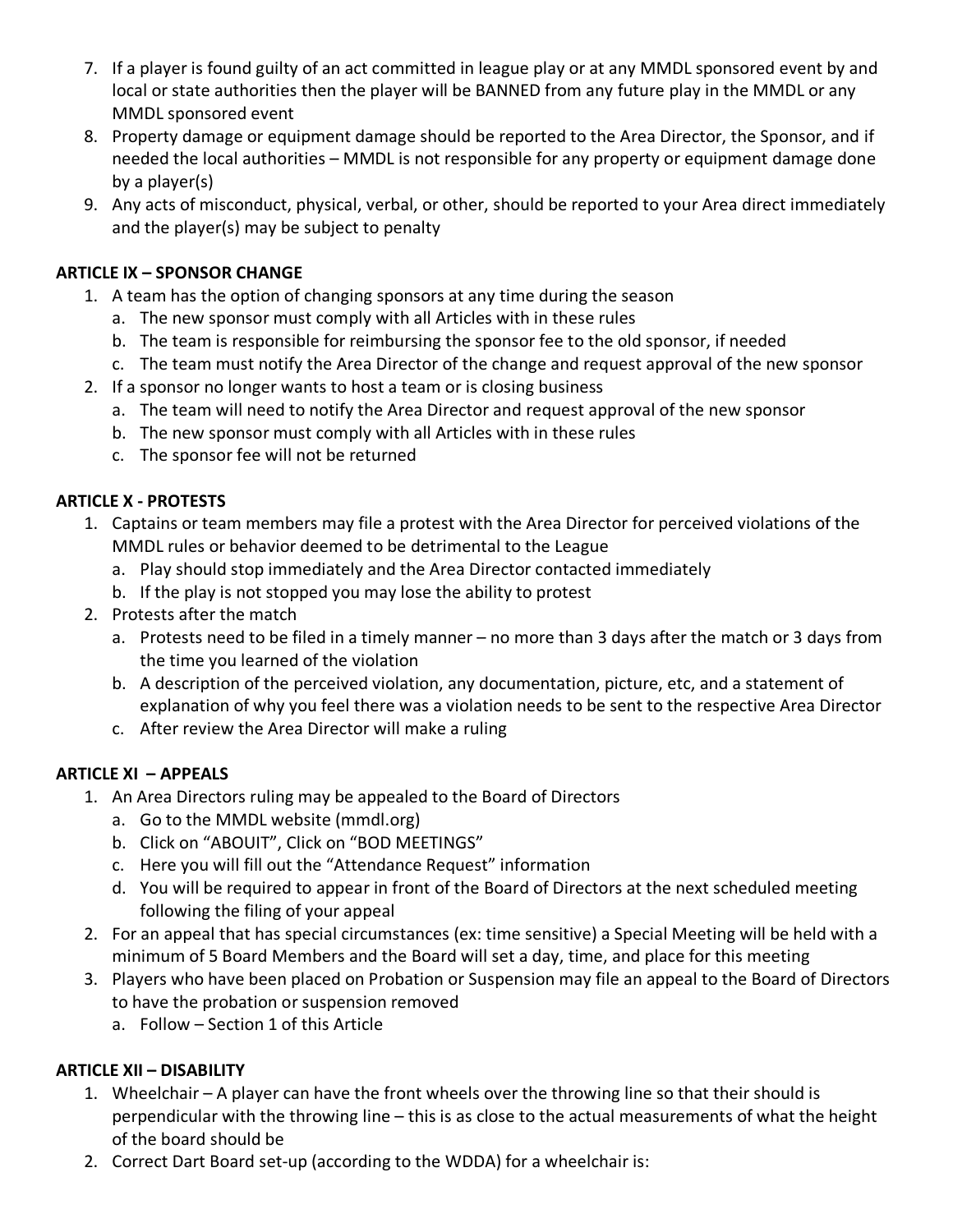- a. Height to Center Bull 4'6"
- b. Center Bull to the toe line/oche 9'0"
- c. These are the measurements that should be used if your venue is able to set up a board for a wheelchair

#### **ARTICLE XIII – MMDL SPONSORED EVENTS**

- 1. These rules apply to all sponsored MMDL events
- 2. All players must follow any additional rules set at the event or be subject to penalty
- 3. Eligibility for a MMDL sponsored event
	- a. Singles and Cricket Championship must have played in at least (3) matches in the prior season or (1) match in the current season of the date of the event (unless otherwise noted on the flyer)
	- b. Witch City Open tournament No requirements to attend and play (unless otherwise noted on the flyer) – Players on probation or suspension may be restricted
	- c. White Mountain Shootout tournament No requirements to attend and play (unless otherwise noted on the flyer) – Players on probation or suspension may be restricted
	- d. ADO Qualifiers Players must be an ACTIVE MMDL player These events are FREE to members

## **ARTICLE XIV – PROBATION/SUSPENSION**

- 1. Violation of any MMDL Rule is subject to one of the following depending on the infraction (unless otherwise noted above)
	- a. Verbal/Written warning and probation for the remainder of the current season
	- b. Verbal/Written probation for the remainder of the current season and (2) consecutive seasons thereafter (a player(s) probation is not served unless they are an active player)
	- c. Verbal/Written immediate, indefinite suspension (player(s) must appear at a Board Meeting for a hearing in order to be considered for reinstatement into the League
	- d. Banned from any future play in the League
- 2. All of the Above are for League Membership and MMDL Sponsored Events

## **ARTICLE XV – INDIVIDUAL ACHIEVEMENTS**

- 1. Individual achievements consist of (180) (Round of 9) (High Double Out 121 +) (6 Corks)
- 2. In order to receive an individual achievement plaque it must be requested
	- a. Send an email to [awards@mmdl.org](mailto:awards@mmdl.org) with the Players Name, Area and Division, and what the achievement was
	- b. All requests must be made in a timely manner. Request must be made by week 8 of the following season
- 3. A running list for the season is kept and can be verified on the MMDL FaceBook page under Albums which an updated version of the list is posted at the end of each week
- 4. These plaques, if requested, will be available at the next seasons Area captains meeting for pick up
- 5. Wicked Out (seasonal)
	- a. Each week a wicked out # will be posted (also found on the captain kit envelope)
	- b. The wicked out #'s are determined by a random number generator at the beginning of the season and are different each week
	- c. The first player in the match, either home or away team, that ends the game with the dart(s) totaling that wicked out #, will be put on a list for an end of season drawing for a prize to be determined
	- d. The league tracks this in DartConnect so there is no need to send any information into the league
- e. The wicked out number is in play for the doubles and singles games